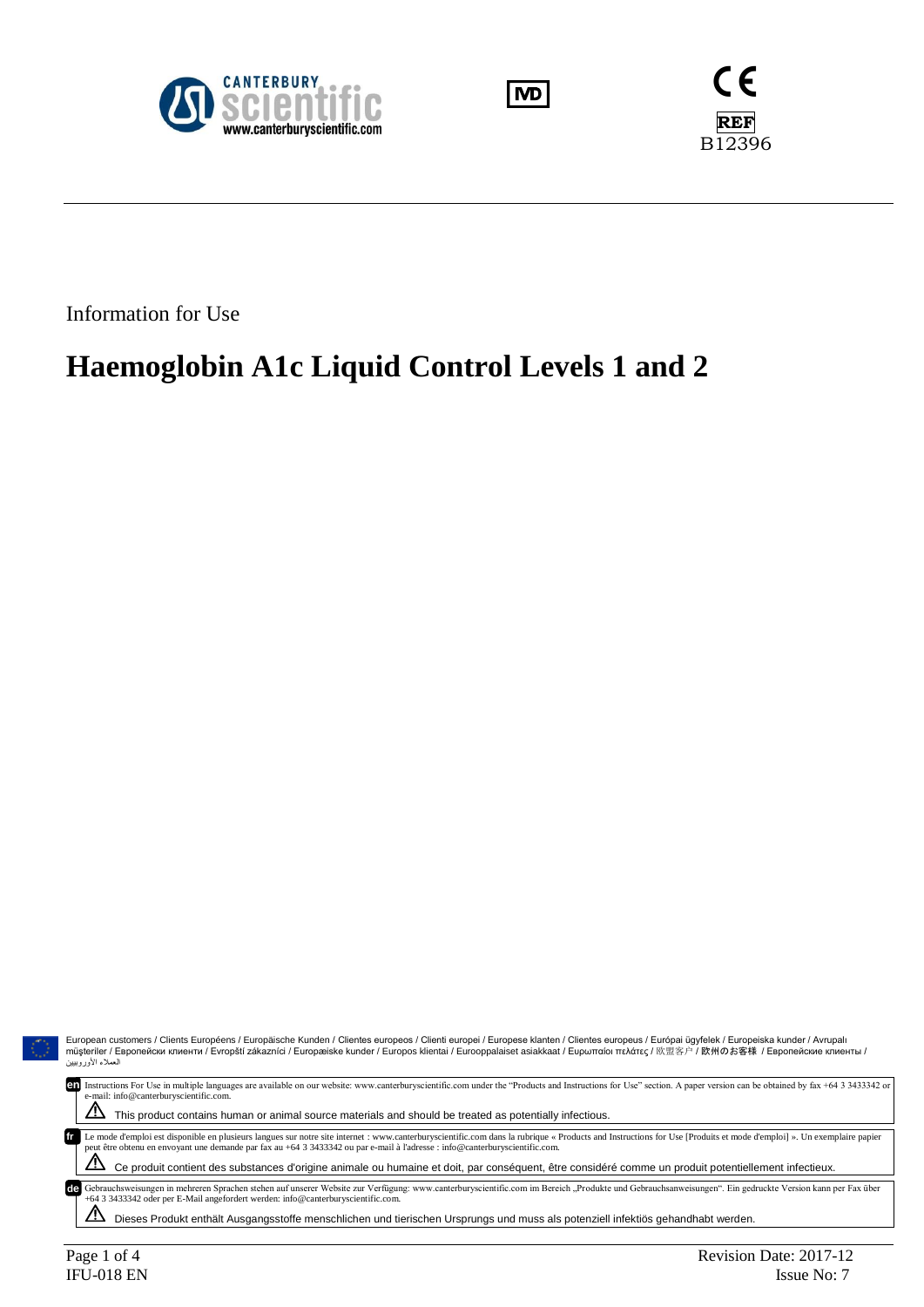| Las Instrucciones de uso están disponibles en múltiples lenguas en nuestra página web: www.canterburyscientific.com en la sección "Productos e instrucciones de uso". Puede solicitar un ejemplar impreso en el n. º<br>es<br>de fax +64 3 3433342 o en el correo electrónico: info@canterburyscientific.com.<br>Este producto contiene materiales de origen humano o animal y debe ser manipulado como potencialmente infeccioso.<br>Sul nostro sito Web sono disponibili le istruzioni per l'uso in varie lingue: www.canterburyscientific.com nella sezione "Products and Instructions for Use" (Prodotti e istruzioni per l'uso).<br>È possibile ricevere una versione cartacea inviando un fax al numero +64 3 3433342 o scrivendo un'e-mail all'indirizzo: info@canterburyscientific.com.<br>Questo prodotto contiene materiali di origine umana o animale e deve essere trattato come potenzialmente infettivo.<br>Op onze website is de gebruiksaanwijzing in meerdere talen beschikbaar: zie www.canterburyscientific.com onder het gedeelte "Producten en gebruiksaanwijzingen". Gedrukte versies kunnen worden aangevraagd<br>via fax +64 3 3433342 of e-mail: info@canterburyscientific.com.<br>Inl<br>Dit product bevat materialen van menselijke en dierlijke oorsprong en moet worden behandeld als mogelijk infectieus.<br>3 3433342 ou e mail: info@canterburyscientific.com.<br>Este produto contém materiais de origem humana ou animal e deve ser considerado como potencialmente infeccioso.<br>A Használati utasítás több nyelven elérhető honlapunkon a www.canterburyscientific.com címen, a "Products and Instructions for Use" (Termékek és Használati utasítások) című részben.<br>hu<br>A nyomtatott verzió fax (+64 3 3433342) vagy e-mail (info@canterburyscientific.com) útján szerezhető be. | No nosso site da internet, poderá encontrar Instruções de Utilização em várias línguas: www.canterburyscientific.com na secção "Produtos e Instruções de Utilização". Poderá obter uma versão em papel pelo fax +64              |  |
|------------------------------------------------------------------------------------------------------------------------------------------------------------------------------------------------------------------------------------------------------------------------------------------------------------------------------------------------------------------------------------------------------------------------------------------------------------------------------------------------------------------------------------------------------------------------------------------------------------------------------------------------------------------------------------------------------------------------------------------------------------------------------------------------------------------------------------------------------------------------------------------------------------------------------------------------------------------------------------------------------------------------------------------------------------------------------------------------------------------------------------------------------------------------------------------------------------------------------------------------------------------------------------------------------------------------------------------------------------------------------------------------------------------------------------------------------------------------------------------------------------------------------------------------------------------------------------------------------------------------------------------------------------------------------------------------------------------------------------------------------------------------------------------------------------------------------|----------------------------------------------------------------------------------------------------------------------------------------------------------------------------------------------------------------------------------|--|
|                                                                                                                                                                                                                                                                                                                                                                                                                                                                                                                                                                                                                                                                                                                                                                                                                                                                                                                                                                                                                                                                                                                                                                                                                                                                                                                                                                                                                                                                                                                                                                                                                                                                                                                                                                                                                              |                                                                                                                                                                                                                                  |  |
|                                                                                                                                                                                                                                                                                                                                                                                                                                                                                                                                                                                                                                                                                                                                                                                                                                                                                                                                                                                                                                                                                                                                                                                                                                                                                                                                                                                                                                                                                                                                                                                                                                                                                                                                                                                                                              |                                                                                                                                                                                                                                  |  |
|                                                                                                                                                                                                                                                                                                                                                                                                                                                                                                                                                                                                                                                                                                                                                                                                                                                                                                                                                                                                                                                                                                                                                                                                                                                                                                                                                                                                                                                                                                                                                                                                                                                                                                                                                                                                                              |                                                                                                                                                                                                                                  |  |
|                                                                                                                                                                                                                                                                                                                                                                                                                                                                                                                                                                                                                                                                                                                                                                                                                                                                                                                                                                                                                                                                                                                                                                                                                                                                                                                                                                                                                                                                                                                                                                                                                                                                                                                                                                                                                              |                                                                                                                                                                                                                                  |  |
|                                                                                                                                                                                                                                                                                                                                                                                                                                                                                                                                                                                                                                                                                                                                                                                                                                                                                                                                                                                                                                                                                                                                                                                                                                                                                                                                                                                                                                                                                                                                                                                                                                                                                                                                                                                                                              |                                                                                                                                                                                                                                  |  |
|                                                                                                                                                                                                                                                                                                                                                                                                                                                                                                                                                                                                                                                                                                                                                                                                                                                                                                                                                                                                                                                                                                                                                                                                                                                                                                                                                                                                                                                                                                                                                                                                                                                                                                                                                                                                                              |                                                                                                                                                                                                                                  |  |
|                                                                                                                                                                                                                                                                                                                                                                                                                                                                                                                                                                                                                                                                                                                                                                                                                                                                                                                                                                                                                                                                                                                                                                                                                                                                                                                                                                                                                                                                                                                                                                                                                                                                                                                                                                                                                              |                                                                                                                                                                                                                                  |  |
|                                                                                                                                                                                                                                                                                                                                                                                                                                                                                                                                                                                                                                                                                                                                                                                                                                                                                                                                                                                                                                                                                                                                                                                                                                                                                                                                                                                                                                                                                                                                                                                                                                                                                                                                                                                                                              |                                                                                                                                                                                                                                  |  |
|                                                                                                                                                                                                                                                                                                                                                                                                                                                                                                                                                                                                                                                                                                                                                                                                                                                                                                                                                                                                                                                                                                                                                                                                                                                                                                                                                                                                                                                                                                                                                                                                                                                                                                                                                                                                                              |                                                                                                                                                                                                                                  |  |
|                                                                                                                                                                                                                                                                                                                                                                                                                                                                                                                                                                                                                                                                                                                                                                                                                                                                                                                                                                                                                                                                                                                                                                                                                                                                                                                                                                                                                                                                                                                                                                                                                                                                                                                                                                                                                              | Ez a termék emberi, illetve állati forrásból származó anyagokat tartalmaz, és potenciálisan fertőző anyagként kell kezelni.                                                                                                      |  |
| Bruksanvisning på flera språk finns på vår hemsida: www.canterburyscientific.com under avsnittet "Produkter och bruksanvisningar". En pappersversion kan erhållas via fax +64 3 3433342 eller e--post:<br><b>SV</b><br>info@canterburyscientific.com.                                                                                                                                                                                                                                                                                                                                                                                                                                                                                                                                                                                                                                                                                                                                                                                                                                                                                                                                                                                                                                                                                                                                                                                                                                                                                                                                                                                                                                                                                                                                                                        |                                                                                                                                                                                                                                  |  |
| Denna produkt innehåller material av humant eller djurursprung och ska behandlas som potentiellt smittsam.                                                                                                                                                                                                                                                                                                                                                                                                                                                                                                                                                                                                                                                                                                                                                                                                                                                                                                                                                                                                                                                                                                                                                                                                                                                                                                                                                                                                                                                                                                                                                                                                                                                                                                                   |                                                                                                                                                                                                                                  |  |
| Bircok dilde Kullanım Talimatları Web sitemizde mevcuttur: "Products and Instructions for Use" (Urünler ve Kullanım Talimatları) bölümü altında www.canterburyscientific.com adresinde. Basılı sürüm faks +64 3<br>3433342 veya e-posta ile sağlanabilir: info@canterburyscientific.com.                                                                                                                                                                                                                                                                                                                                                                                                                                                                                                                                                                                                                                                                                                                                                                                                                                                                                                                                                                                                                                                                                                                                                                                                                                                                                                                                                                                                                                                                                                                                     |                                                                                                                                                                                                                                  |  |
|                                                                                                                                                                                                                                                                                                                                                                                                                                                                                                                                                                                                                                                                                                                                                                                                                                                                                                                                                                                                                                                                                                                                                                                                                                                                                                                                                                                                                                                                                                                                                                                                                                                                                                                                                                                                                              |                                                                                                                                                                                                                                  |  |
|                                                                                                                                                                                                                                                                                                                                                                                                                                                                                                                                                                                                                                                                                                                                                                                                                                                                                                                                                                                                                                                                                                                                                                                                                                                                                                                                                                                                                                                                                                                                                                                                                                                                                                                                                                                                                              | Bu ürün insan veya hayvan kaynaklı materyaller içermektedir ve potansiyel olarak bulaşıcı olduğu düşünülerek işlem yapılmalıdır.                                                                                                 |  |
| Инструкциите за употреба на различни езици можете да намерите на нашия уебсайт: www.canterburyscientific.com в раздел "Products and Instructions for Use" ("Продукти и инструкции за употреба").<br>Можете да се сдобиете с техния хартиен вариант чрез факс +64 3 3433342 или на имейл: info@canterburyscientific.com.                                                                                                                                                                                                                                                                                                                                                                                                                                                                                                                                                                                                                                                                                                                                                                                                                                                                                                                                                                                                                                                                                                                                                                                                                                                                                                                                                                                                                                                                                                      |                                                                                                                                                                                                                                  |  |
| Този продукт съдържа материали от човешки или животински произход и следва да се третира като потенциално заразен.                                                                                                                                                                                                                                                                                                                                                                                                                                                                                                                                                                                                                                                                                                                                                                                                                                                                                                                                                                                                                                                                                                                                                                                                                                                                                                                                                                                                                                                                                                                                                                                                                                                                                                           |                                                                                                                                                                                                                                  |  |
| Návod k použití v několika jazycích je k dispozici na našich webových stránkách: www.canterburyscientific.com v části "Výrobky a návod k použití". Tištěnou verzi lze získat faxem<br>+64 3 3433342 nebo e--mailem: info@canterburyscientific.com.                                                                                                                                                                                                                                                                                                                                                                                                                                                                                                                                                                                                                                                                                                                                                                                                                                                                                                                                                                                                                                                                                                                                                                                                                                                                                                                                                                                                                                                                                                                                                                           |                                                                                                                                                                                                                                  |  |
| Tento výrobek obsahuje lidské nebo zvířecí zdrojové materiály a musí tedy být považován jako potenciálně infekční.                                                                                                                                                                                                                                                                                                                                                                                                                                                                                                                                                                                                                                                                                                                                                                                                                                                                                                                                                                                                                                                                                                                                                                                                                                                                                                                                                                                                                                                                                                                                                                                                                                                                                                           |                                                                                                                                                                                                                                  |  |
| Brugsanvisninger er tilgængelige på flere sprog på vores website: www.canterburyscientific.com i sektionen "Products and Instructions for Use". En trykt udgave kan fås via fax ved henvendelse på tlf. +64 3<br>da<br>3433342 eller e-mail: info@canterburyscientific.com.                                                                                                                                                                                                                                                                                                                                                                                                                                                                                                                                                                                                                                                                                                                                                                                                                                                                                                                                                                                                                                                                                                                                                                                                                                                                                                                                                                                                                                                                                                                                                  |                                                                                                                                                                                                                                  |  |
| Dette produkt indeholder humane eller animalske kildematerialer og skal behandles som potentielt infektiøst.                                                                                                                                                                                                                                                                                                                                                                                                                                                                                                                                                                                                                                                                                                                                                                                                                                                                                                                                                                                                                                                                                                                                                                                                                                                                                                                                                                                                                                                                                                                                                                                                                                                                                                                 |                                                                                                                                                                                                                                  |  |
| Naudojimo instrukcijas keliomis kalbomis galima rasti mūsų interneto svetainėje www.canterburyscientific.com, skyriuje "Produktai ir naudojimo instrukcijos". Popierinę versiją galima gauti faksu +64 3 3433342<br>arba el. paštu info@canterburyscientific.com.                                                                                                                                                                                                                                                                                                                                                                                                                                                                                                                                                                                                                                                                                                                                                                                                                                                                                                                                                                                                                                                                                                                                                                                                                                                                                                                                                                                                                                                                                                                                                            |                                                                                                                                                                                                                                  |  |
| Šio produkto sudėtyje yra žmogaus ir gyvūnų kilmės medžiagų, todėl jį reikia laikyti potencialiai infekciniu.                                                                                                                                                                                                                                                                                                                                                                                                                                                                                                                                                                                                                                                                                                                                                                                                                                                                                                                                                                                                                                                                                                                                                                                                                                                                                                                                                                                                                                                                                                                                                                                                                                                                                                                |                                                                                                                                                                                                                                  |  |
| osoitteeseen: info@canterburyscientific.com.                                                                                                                                                                                                                                                                                                                                                                                                                                                                                                                                                                                                                                                                                                                                                                                                                                                                                                                                                                                                                                                                                                                                                                                                                                                                                                                                                                                                                                                                                                                                                                                                                                                                                                                                                                                 | Sivustoltamme löytyy käyttöohjeet useilla eri kielillä: www.canterburyscientific.com, osa "Tuotteet ja käyttöohjeet". Voit hankkia tulostetun version faksaamalla numeroon +64 3 3433342 tai lähettämällä sähköpostia            |  |
| Tämä tuote sisältää ihmis- tai eläinperäisiä lähdemateriaaleja ja sitä on käsiteltävä mahdollisen tartuntavaaran aiheuttavana tuotteena.                                                                                                                                                                                                                                                                                                                                                                                                                                                                                                                                                                                                                                                                                                                                                                                                                                                                                                                                                                                                                                                                                                                                                                                                                                                                                                                                                                                                                                                                                                                                                                                                                                                                                     |                                                                                                                                                                                                                                  |  |
| Οδηγίες χρήσης σε διάφορες γλώσσες είναι διαθέσιμες στον δικτυακό τόπο μας: www.canterburyscientific.com στην ενότητα «Προϊόντα και οδηγίες χρήσης». Έντυπη μορφή μπορεί να ληφθεί μέσω φαξ +64 3<br>3433342 ή e--mail: info@canterburyscientific.com.                                                                                                                                                                                                                                                                                                                                                                                                                                                                                                                                                                                                                                                                                                                                                                                                                                                                                                                                                                                                                                                                                                                                                                                                                                                                                                                                                                                                                                                                                                                                                                       |                                                                                                                                                                                                                                  |  |
| Αυτό το προϊόν περιέχει υλικά ανθρώπινης ή ζωικής προέλευσης και πρέπει να αντιμετωπίζεται ως δυνητικά μολυσματικό.                                                                                                                                                                                                                                                                                                                                                                                                                                                                                                                                                                                                                                                                                                                                                                                                                                                                                                                                                                                                                                                                                                                                                                                                                                                                                                                                                                                                                                                                                                                                                                                                                                                                                                          |                                                                                                                                                                                                                                  |  |
| Other customers / Autres clients / Andere Kunden / Otros clients / Altri clienti / Overige klanten / Outros clients / Más ügyfelek / Andra kunder / Diğer müşteriler / Други клиенти / Ostatní zákazníci /<br>/ العدلاء الآخرين / Andre kunder / Kiti klientai / Muut asiakkaat / Άλλοι πελάτες / 其他客户 / その他の地域のお客様 / Прочие клиенты / الحدلاء الآخرين                                                                                                                                                                                                                                                                                                                                                                                                                                                                                                                                                                                                                                                                                                                                                                                                                                                                                                                                                                                                                                                                                                                                                                                                                                                                                                                                                                                                                                                                       |                                                                                                                                                                                                                                  |  |
| 在本公司网站上提供多种语言版本的《产品使用说明书》,网址www.canterburyscientific.com; 在网站首页的"Products and Instructions for Use"(产品与使用说明书)<br><b>CS</b><br>部分, 可找到这些文档。纸质印刷版本可发传真至+64 3 3433342 或发送电子邮件至 info@canterburyscientific.com 索取。                                                                                                                                                                                                                                                                                                                                                                                                                                                                                                                                                                                                                                                                                                                                                                                                                                                                                                                                                                                                                                                                                                                                                                                                                                                                                                                                                                                                                                                                                                                                                                                                                |                                                                                                                                                                                                                                  |  |
| 本产品含有人或动物来源的材料,应作为潜在传染性材料对待。                                                                                                                                                                                                                                                                                                                                                                                                                                                                                                                                                                                                                                                                                                                                                                                                                                                                                                                                                                                                                                                                                                                                                                                                                                                                                                                                                                                                                                                                                                                                                                                                                                                                                                                                                                                                 |                                                                                                                                                                                                                                  |  |
| 他言語版の「ご使用上の注意」を当社ウェブサイト (www.canterburyscientific.com)の「Products and Instructions for Use」セクションで入手できます。印刷版はファ<br>ia<br>ックス (+643343342) 又は電子メール (info@canterburyscientific.com) で入手できます。                                                                                                                                                                                                                                                                                                                                                                                                                                                                                                                                                                                                                                                                                                                                                                                                                                                                                                                                                                                                                                                                                                                                                                                                                                                                                                                                                                                                                                                                                                                                                                                                                                     |                                                                                                                                                                                                                                  |  |
| <u>/N</u><br>本製品にはヒト又は動物由来の原料が含まれているため、感染症の可能性があるものとしてお取り扱いください。                                                                                                                                                                                                                                                                                                                                                                                                                                                                                                                                                                                                                                                                                                                                                                                                                                                                                                                                                                                                                                                                                                                                                                                                                                                                                                                                                                                                                                                                                                                                                                                                                                                                                                                                                             |                                                                                                                                                                                                                                  |  |
| Инструкции по эксплуатации на разных языках имеются на нашем интернет-сайте: www.canterburyscientific.com в разделе Products and Instructions for Use (Продукция и инструкции по эксплуатации).<br>Бумажную версию можно получить по факсу: +64 3 3433342 или электронной почте: info@canterburyscientific.com.                                                                                                                                                                                                                                                                                                                                                                                                                                                                                                                                                                                                                                                                                                                                                                                                                                                                                                                                                                                                                                                                                                                                                                                                                                                                                                                                                                                                                                                                                                              |                                                                                                                                                                                                                                  |  |
| Данный препарат содержит материалы человеческого или животного происхождения и должен рассматриваться как потенциально инфицированный.                                                                                                                                                                                                                                                                                                                                                                                                                                                                                                                                                                                                                                                                                                                                                                                                                                                                                                                                                                                                                                                                                                                                                                                                                                                                                                                                                                                                                                                                                                                                                                                                                                                                                       |                                                                                                                                                                                                                                  |  |
| ar                                                                                                                                                                                                                                                                                                                                                                                                                                                                                                                                                                                                                                                                                                                                                                                                                                                                                                                                                                                                                                                                                                                                                                                                                                                                                                                                                                                                                                                                                                                                                                                                                                                                                                                                                                                                                           |                                                                                                                                                                                                                                  |  |
| يحتوي هذا المنتج على مواد ذات مصدر بشري أو حيواني ويجب التعامل معها على أنها من المحتمل أن تكون معدية.                                                                                                                                                                                                                                                                                                                                                                                                                                                                                                                                                                                                                                                                                                                                                                                                                                                                                                                                                                                                                                                                                                                                                                                                                                                                                                                                                                                                                                                                                                                                                                                                                                                                                                                       | .<br>تتوفر إرشادات الاستخدام بعدة لغات على موقعنا على ويب: www.canterburyscientific.com فسم "العنتخات وإرشادات الاستخدام". يمكن الحصول على نسخة ورقية بالفاكس على رقم +64 3433342 أو بالبريد الإلكتروني: info@canterburyscientif |  |
| DJ Upute za uporabu na raznim jezicima dostupne su na našoj web stranici: www.canterburyscientific.com pod odjeljkom "Proizvodi i upute za upotrebu". Papirnata se verzija može dobiti telefaksom na broj +64 3<br>3433342 ili e-poštom: info@canterburyscientific.com.                                                                                                                                                                                                                                                                                                                                                                                                                                                                                                                                                                                                                                                                                                                                                                                                                                                                                                                                                                                                                                                                                                                                                                                                                                                                                                                                                                                                                                                                                                                                                      |                                                                                                                                                                                                                                  |  |
| Ovaj proizvod sadrži ljudski ili životinjski izvor materijala i treba biti tretiran kao potencijalno zarazan.                                                                                                                                                                                                                                                                                                                                                                                                                                                                                                                                                                                                                                                                                                                                                                                                                                                                                                                                                                                                                                                                                                                                                                                                                                                                                                                                                                                                                                                                                                                                                                                                                                                                                                                |                                                                                                                                                                                                                                  |  |
| Sk Pokyny na použitie v rôznych jazykoch sú dostupné na našej webovej stránke: www.canterburyscientific.com v časti "Produkty a pokyny na použitie". Papierovú verziu je možné získať faxom na čísle +64 3<br>3433342 alebo e-mailom: info@canterburyscientific.com.                                                                                                                                                                                                                                                                                                                                                                                                                                                                                                                                                                                                                                                                                                                                                                                                                                                                                                                                                                                                                                                                                                                                                                                                                                                                                                                                                                                                                                                                                                                                                         |                                                                                                                                                                                                                                  |  |
| Tento produkt obsahuje materiály ľudského alebo zvieracieho pôvodu a malo by sa s ním zaobchádzať ako s potenciálne infekčným materiálom.                                                                                                                                                                                                                                                                                                                                                                                                                                                                                                                                                                                                                                                                                                                                                                                                                                                                                                                                                                                                                                                                                                                                                                                                                                                                                                                                                                                                                                                                                                                                                                                                                                                                                    |                                                                                                                                                                                                                                  |  |
| Instructiuni de utilizare în mai multe limbi sunt disponibile pe site-ul nostru: www.canterburyscientific.com la sectiunea "Products and Instructions for Use" (Produse și instructiuni de utilizare). Se poate obține o<br>versiune tipărită prin trimiterea unui fax la numărul +64 3 3433342 sau a unui e-mail la adresa: info@canterburyscientific.com.<br>Acest produs conține materiale sursă umane sau animale și trebuie tratat ca fiind un produs potențial infecțios.                                                                                                                                                                                                                                                                                                                                                                                                                                                                                                                                                                                                                                                                                                                                                                                                                                                                                                                                                                                                                                                                                                                                                                                                                                                                                                                                              |                                                                                                                                                                                                                                  |  |
|                                                                                                                                                                                                                                                                                                                                                                                                                                                                                                                                                                                                                                                                                                                                                                                                                                                                                                                                                                                                                                                                                                                                                                                                                                                                                                                                                                                                                                                                                                                                                                                                                                                                                                                                                                                                                              |                                                                                                                                                                                                                                  |  |
|                                                                                                                                                                                                                                                                                                                                                                                                                                                                                                                                                                                                                                                                                                                                                                                                                                                                                                                                                                                                                                                                                                                                                                                                                                                                                                                                                                                                                                                                                                                                                                                                                                                                                                                                                                                                                              |                                                                                                                                                                                                                                  |  |
|                                                                                                                                                                                                                                                                                                                                                                                                                                                                                                                                                                                                                                                                                                                                                                                                                                                                                                                                                                                                                                                                                                                                                                                                                                                                                                                                                                                                                                                                                                                                                                                                                                                                                                                                                                                                                              |                                                                                                                                                                                                                                  |  |
|                                                                                                                                                                                                                                                                                                                                                                                                                                                                                                                                                                                                                                                                                                                                                                                                                                                                                                                                                                                                                                                                                                                                                                                                                                                                                                                                                                                                                                                                                                                                                                                                                                                                                                                                                                                                                              |                                                                                                                                                                                                                                  |  |
|                                                                                                                                                                                                                                                                                                                                                                                                                                                                                                                                                                                                                                                                                                                                                                                                                                                                                                                                                                                                                                                                                                                                                                                                                                                                                                                                                                                                                                                                                                                                                                                                                                                                                                                                                                                                                              |                                                                                                                                                                                                                                  |  |
|                                                                                                                                                                                                                                                                                                                                                                                                                                                                                                                                                                                                                                                                                                                                                                                                                                                                                                                                                                                                                                                                                                                                                                                                                                                                                                                                                                                                                                                                                                                                                                                                                                                                                                                                                                                                                              |                                                                                                                                                                                                                                  |  |
|                                                                                                                                                                                                                                                                                                                                                                                                                                                                                                                                                                                                                                                                                                                                                                                                                                                                                                                                                                                                                                                                                                                                                                                                                                                                                                                                                                                                                                                                                                                                                                                                                                                                                                                                                                                                                              |                                                                                                                                                                                                                                  |  |
|                                                                                                                                                                                                                                                                                                                                                                                                                                                                                                                                                                                                                                                                                                                                                                                                                                                                                                                                                                                                                                                                                                                                                                                                                                                                                                                                                                                                                                                                                                                                                                                                                                                                                                                                                                                                                              |                                                                                                                                                                                                                                  |  |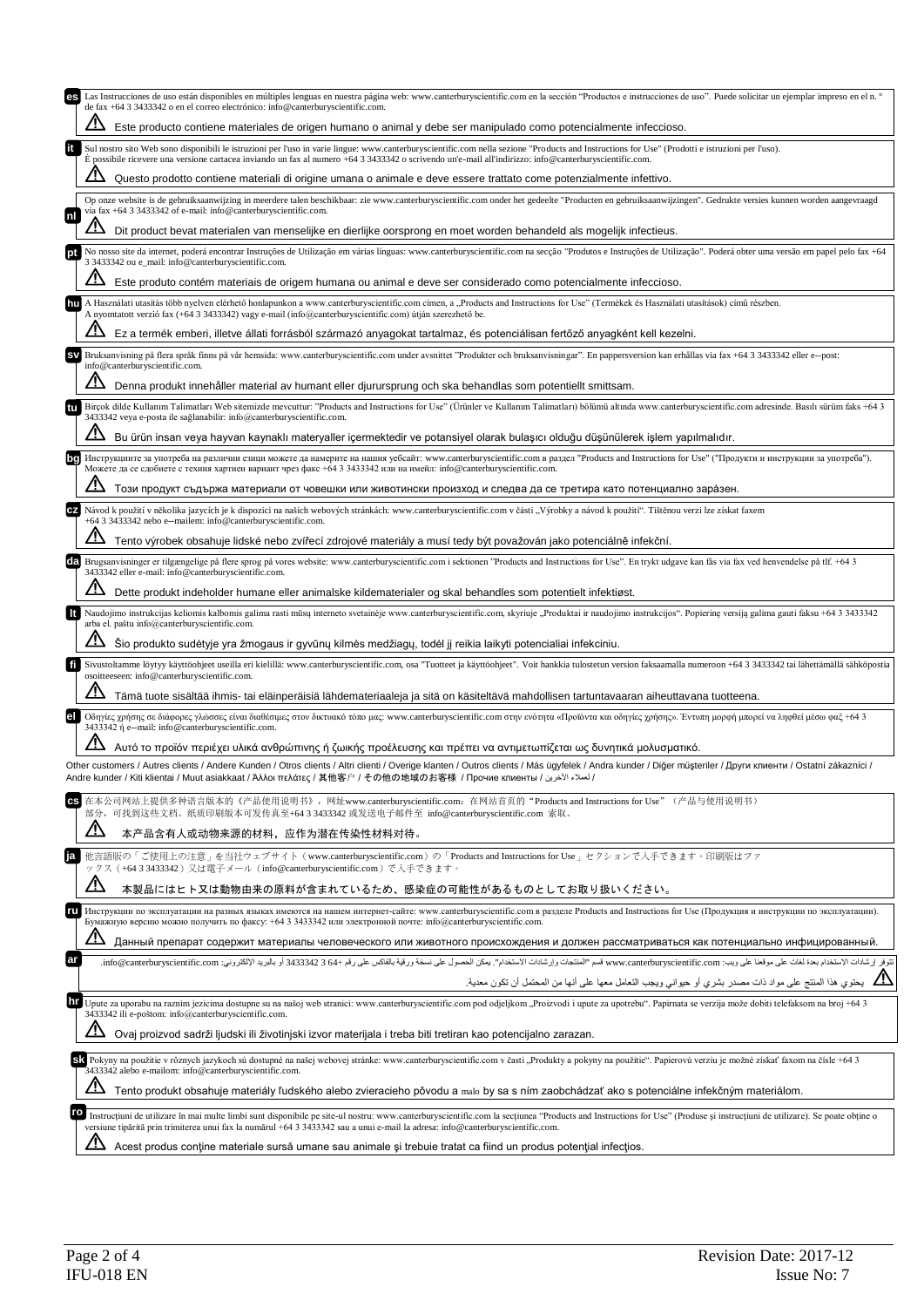## **Description and Intended Use**

The extendSURE<sup>TM</sup> Haemoglobin A1c liquid controls CONTROL are prepared from human blood and contain normal haemoglobin, preservatives and stabilizers. The controls are formulated to give enhanced stability.

The Level 2 control is produced by a process of controlled *in vitro* glycation of non-diabetic blood. The controls are designed for use as quality control materials to monitor the accuracy and precision of laboratory testing procedures for HbA1c quantitation for the following assay types: ion exchange HPLC, immunoassay and enzymatic procedures.  $\Box$  For specific application in a particular assay refer to the analyser's operating manual. The control is not to be used as a calibrator. Good laboratory practice dictates that a quality control program be established in all laboratories. This program consists of the routine assay of these controls by trained laboratory personnel and evaluation of the documented results against laboratory acceptable limits. If results are outside these limits re-run the control and investigate method parameters, environmental factors and techniques. If after re-running the control the result(s) continues to remain outside the acceptable limits, contact the manufacturer of the control for further control interpretation assistance.

Further good laboratory practice dictates that control samples and results be quarantined from patient samples and results.

### **Clinical Application of Haemoglobin A1c Measurement**

The measurement of HbA1c is especially useful in the diabetic patient. Blood glucose levels fluctuate widely and instantaneous blood glucose testing does not reflect the averaged situation. The formation of HbA1c occurs slowly (about 0.05%/day) and continuously during the 120-day lifetime of the red cell. The measurement of HbA1c is useful to physicians as a long-term integral of blood glucose concentration and thus as a measure of the degree of control or self-management by the diabetic patient. However, each laboratory should determine a reference interval that corresponds to the characteristics of the population being tested. Each percentage point increase in HbA1c level corresponds to an increase in average blood glucose level of about 30 mg/dL or 1.7 mmol/L. As a general rule HbA1c levels above 10% represent poor diabetic control, whereas values between 6.5% and 7.5% are indicative of good control.

### **Kit Contents**

**REF** B12396

#### **Description:**

- 2 vials of extendSURE™ Haemoglobin A1c liquid control Level 1 of 1.0 mL fill.
- 2 vials of extendSURE<sup>TM</sup> Haemoglobin A1c liquid control Level 2 of 1.0 mL fill.
- 1 Information Sheet.
- 2 Lot Specific Value Assignment Cards

#### **Precautions**/**Warnings**

#### **WARNING**

## F **Potentially Biohazardous Material**

Human red cells were used as a source material in the manufacture of the controls. Each unit was obtained from blood donors and tested by FDA accepted methods and found non reactive for Hepatitis B surface antigen, Anti-HCV, Anti-HIV 1 & 2 and Syphilis. No test method can offer complete assurance that the control containing human sourced materials will be absent of these and other infectious agents. Good laboratory practice dictates that all human source material should be considered potentially infectious and be handled with the same precautions used with patient specimens.

#### Y**CAUTION**

- **Please READ through this INFORMATION SHEET before using the control materials.**
- **FOR** *IN VITRO* **DIAGNOSTIC IVD USE.**
- **SAFETY CLOTHING (glasses, gloves and laboratory coat) are RECOMMENDED when using these controls***.*
- **Discarded or spilt controls should be treated and disposed of as directed by your laboratory safety guidelines or by local ordinance.**
- **This PRODUCT CONTAINS a small amount of POTASSIUM CYANIDE. DO NOT INGEST.**
- **DO NOT USE CONTROLS BEYOND USE BY DATE and only use one control lot at a time.**
- **If there is evidence of MICROBIAL CONTAMINATION or BROWN DISCOLORATION or PRECIPITATION in the controls, discard the vial.**

#### **Storage and Handling**

#### l**Unopened**

The extendSURE<sup>TM</sup> Haemoglobin A1c liquid unopened control vials should be stored in an upright position at 2-8°C. Controls can be used until the last day of the use by month  $\leq$  shown on the bottle and is stable for 30 months from the date of manufacture.

#### l **Opened**

The extendSURETM Haemoglobin A1c liquid opened control vials should be stored in an upright position at 2-8°C. Once the controls are opened; they can be used for 30 days when stored tightly capped. The controls should not be frozen and thawed.

#### **Control Procedure**

The extendSURETM Haemoglobin A1c liquid controls are ready for use and should be treated in the same manner as unknown patient specimens and run in accordance with the manufacture's instructions accompanying the respective instrument/method. The controls exhibit column elution profiles comparable to patient whole blood haemolysates.

#### **Value Assignment, Traceability Statement and Assay Values**

The Control Mean MEAN and Range RANGE values for Haemoglobin A1c on the AU and DxC chemistry systems are detailed on the enclosed extendSURE<sup>TM</sup> Lot Specific Value Assignment Card